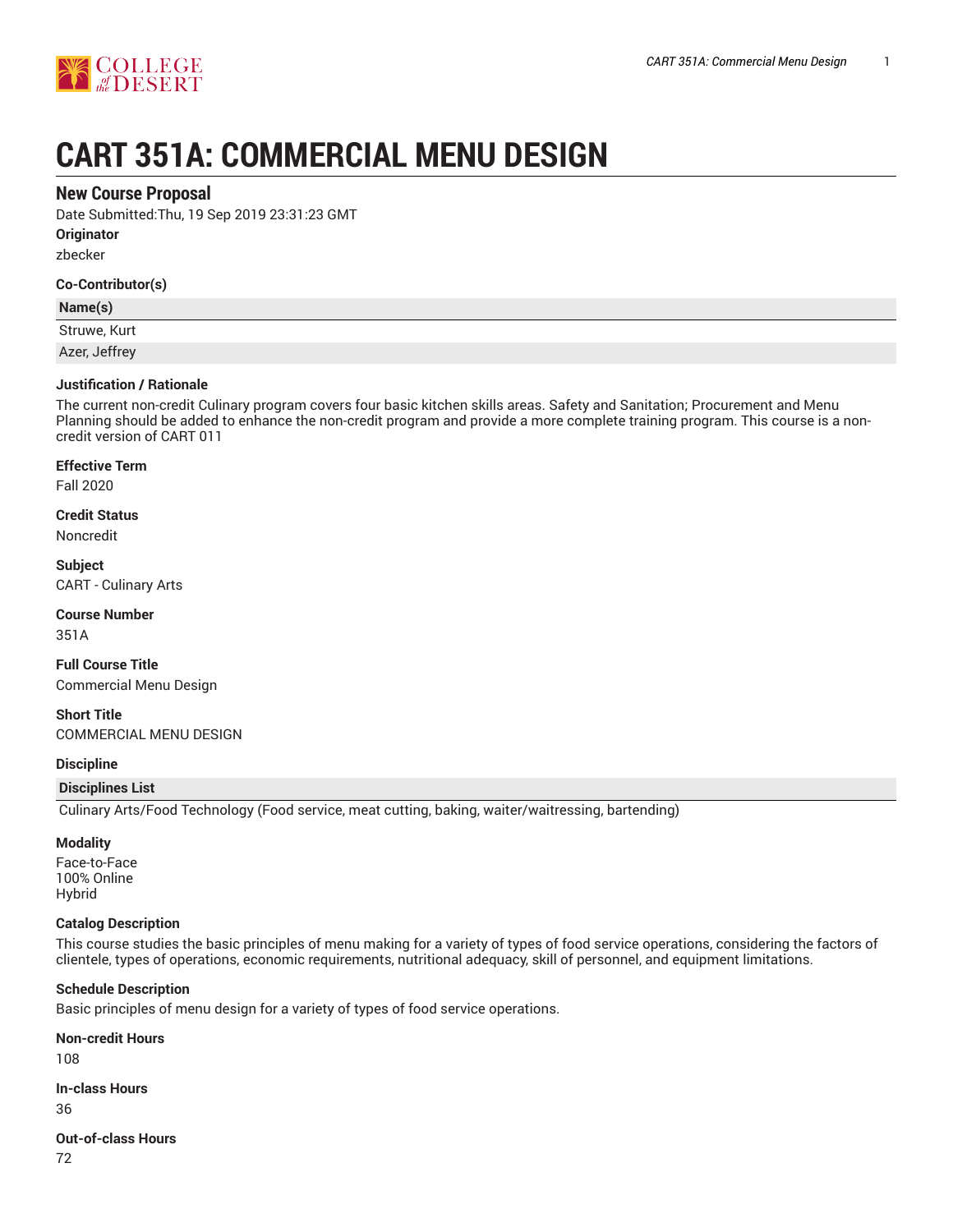

## **Total Semester Hours**

108

**Override Description**

Noncredit override.

# **Required Text and Other Instructional Materials**

**Resource Type** Book

**Author** McVety, Paul, Ware, Bradley J., Claudette Lévesque Ware

**Title** Fundamentals of Menu Planning

**Edition** 3rd

**Publisher** Wiley Pub..

**Year** 2008

**College Level**

Yes

**Flesch-Kincaid Level** 12

**ISBN #** 978-0470072677

# **For Text greater than five years old, list rationale:**

This is the best textbook we have found on the subject. Menu Planning fundamentals remain the same.

#### **Class Size Maximum**

35

## **Course Content**

- 1. New Menu Trends in the Food service Industry.
- 2. Nutrition and Menu Planning.
- 3. Food service Menus.
- 4. Standard Recipes.
- 5. Characteristics of a Menu.
- 6. Merchandising the Menu.
- 7. Food service Equipment Analysis.

# **Course Objectives**

|             | <b>Objectives</b>                                                                                                   |
|-------------|---------------------------------------------------------------------------------------------------------------------|
| Objective 1 | Articulate the importance of the menu document as a production tool and financial quide for foodservice operations. |
| Objective 2 | Describe the relationship between the menu and the functions of food service operations.                            |
| Objective 3 | Describe the strategies necessary to successfully plan menus for a variety of foodservice operations.               |
| Objective 4 | Prepare a la carte, prix fixe, special event and beverage menus.                                                    |
| Objective 5 | Develop a hospital or healthcare facility menu.                                                                     |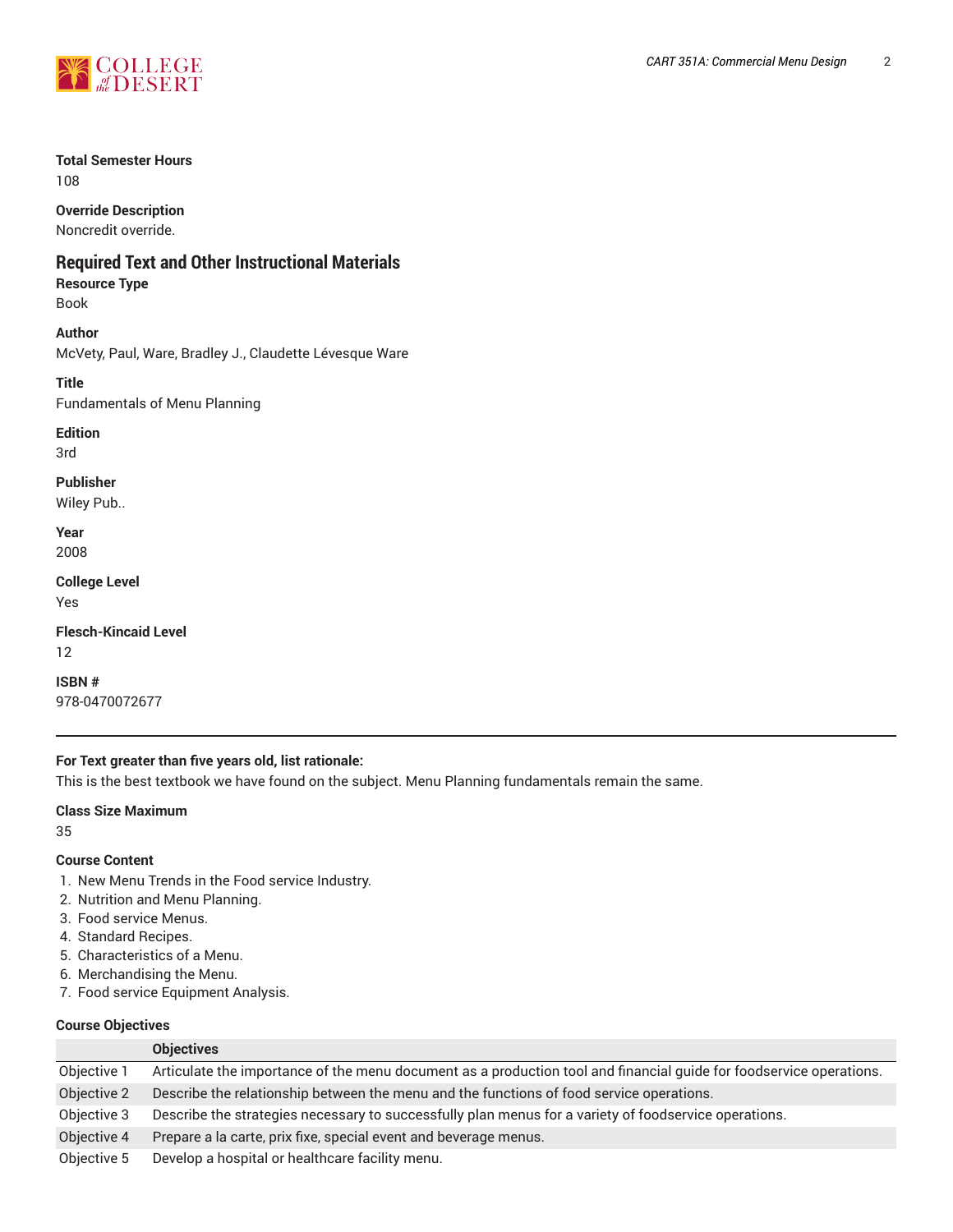

| Objective 6 | Develop a school lunch menu. |
|-------------|------------------------------|
| Objective 7 | Develop a dinner house menu. |

Objective 8 Develop a country club menu.

Objective 9 Develop a buffet menu.

#### **Student Learning Outcomes**

|           | Upon satisfactory completion of this course, students will be able to:                                                        |
|-----------|-------------------------------------------------------------------------------------------------------------------------------|
| Outcome 1 | Describe the impact of current demographic, market and nutrition requirements on the development of a foodservice<br>concept. |
| Outcome 2 | Implement the strategies of planning and design by producing a workable menu for a variety of foodservice operation.          |

#### **Methods of Instruction**

| <b>Method</b>                      | Please provide a description or examples of how each instructional<br>method will be used in this course.                                                               |  |  |
|------------------------------------|-------------------------------------------------------------------------------------------------------------------------------------------------------------------------|--|--|
| Discussion                         | Students post a response to the weekly Discussion Forum and reply to<br>classmates' posts                                                                               |  |  |
| Demonstration, Repetition/Practice | Students post a response to the weekly Discussion Forum and reply<br>to classmates' posts. Students will be graded on quality of focused<br>discussion and assignments. |  |  |
| Collaborative/Team                 | Some assignments require teamwork, observation, recording and<br>discussion about various hospitality venues                                                            |  |  |
| Observation                        | Students will report on personal experience and observation of<br>hospitality establishments                                                                            |  |  |
| Lecture                            | Students will read and respond to the weekly lecture                                                                                                                    |  |  |
| <b>Methods of Evaluation</b>       |                                                                                                                                                                         |  |  |
| <b>Method</b>                      | Please provide a description or examples of how<br><b>Type of Assignment</b><br>each evaluation method will be used in this course.                                     |  |  |

|                                                  | each evaluation method will be used in this course.                                                                                                             |                     |
|--------------------------------------------------|-----------------------------------------------------------------------------------------------------------------------------------------------------------------|---------------------|
| College level or pre-collegiate essays           | Essays are graded on research, structure and<br>grammar. Assignments are submitted to LMS and<br>graded.                                                        | Out of Class Only   |
| Tests/Quizzes/Examinations                       | Exams are posted in LMS and are timed.                                                                                                                          | In and Out of Class |
| Group activity participation/observation         | Students work in teams and are evaluated on timely, In and Out of Class<br>focused input. Assignments are submitted to LMS<br>and graded.                       |                     |
| Presentations/student demonstration observations | Students prepare and present menu options for a<br>variety of foodservice operations.                                                                           | In Class Only       |
| Written homework                                 | Students will submit menu designs for a variety of<br>different types of food establishments.                                                                   | Out of Class Only   |
| Field/physical activity observations             | Students may observe and record communications<br>in professional establishments, and present an<br>evaluation. Assignments are submitted to LMS and<br>graded. | Out of Class Only   |
| Student participation/contribution               | Students post a response to the weekly Discussion<br>Forum and reply to classmates' posts.                                                                      | In and Out of Class |
| Other                                            | Out-of-class hours will be monitored electronically<br>through the learning management system.                                                                  | Out of Class Only   |

#### **Assignments**

#### **Other In-class Assignments**

- 1. Readings in the textbook and in recommended supplementary literature.
- 2. Attendance of lectures by instructor and occasional guest speakers, including the taking of detailed notes thereon.
- 3. Viewing of films and slide programs, including the taking the notes thereon.
- 4. Special reports by students, in panel or singly.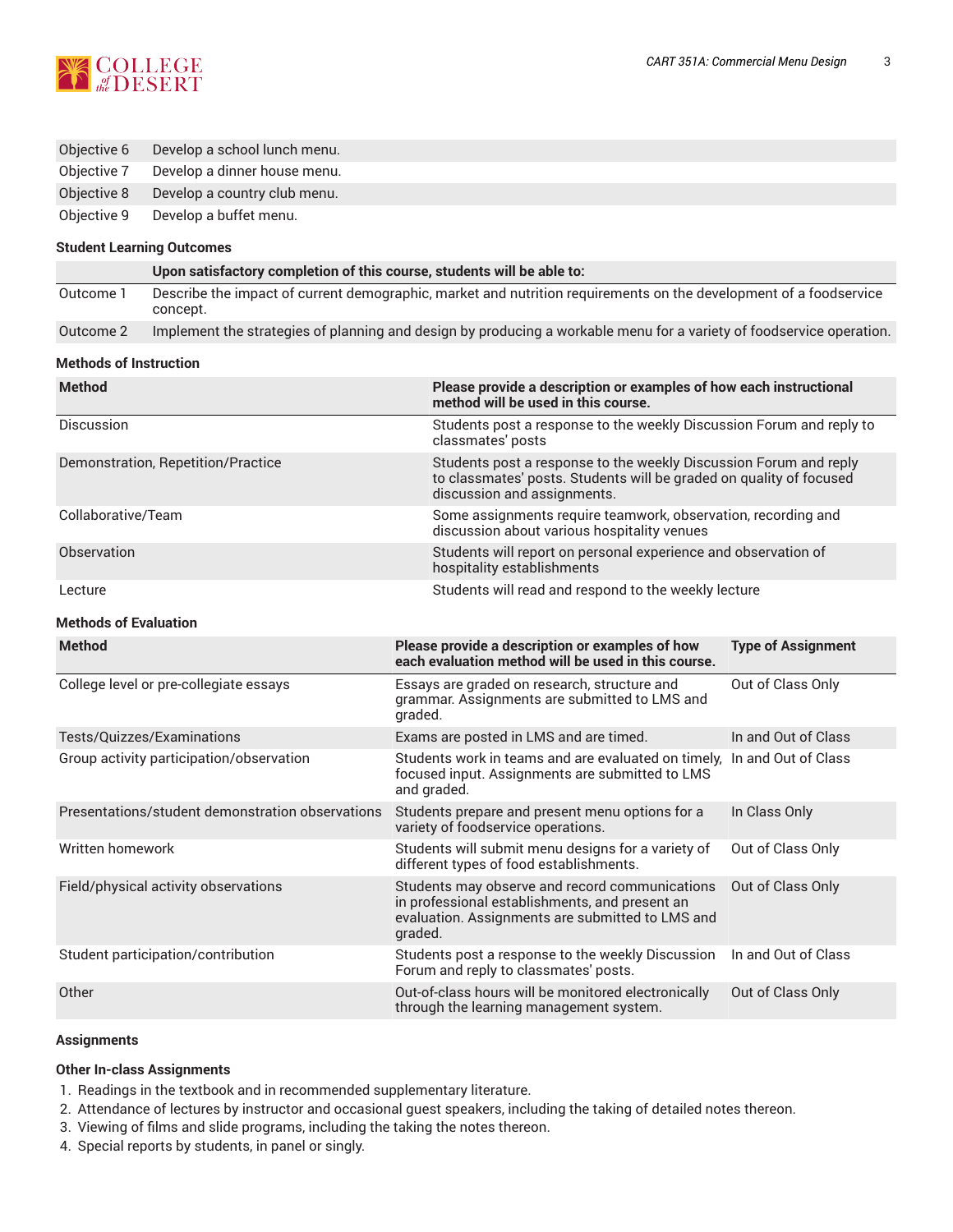

- 5. Participation in class research projects involving the collection, compilation and interpretation of data, including the composition of written or oral reports thereon.
- 6. Examinations of various types, such as essay and multiple choice.

## **Other Out-of-class Assignments**

- 1. Readings in the textbook and in recommended supplementary literature.
- 2. Viewing of films and slide programs, including the taking the notes thereon.
- 3. Class research projects involving the collection, compilation and interpretation of data.
- 4. Visiting food establishments to research menu design and planning.

#### **Grade Methods**

Pass/No Pass Only

# **Distance Education Checklist**

**Include the percentage of online and on-campus instruction you anticipate.**

**Online %** 100

# **Instructional Materials and Resources**

# **Effective Student/Faculty Contact**

Which of the following methods of regular, timely, and effective student/faculty contact will be used in this course?

#### **Within Course Management System:**

Timely feedback and return of student work as specified in the syllabus Discussion forums with substantive instructor participation Chat room/instant messaging Private messages Online quizzes and examinations Video or audio feedback Weekly announcements

#### **External to Course Management System:**

Direct e-mail

#### Briefly discuss how the selected strategies above will be used to maintain Regular Effective Contact in the course.

Announcements at least weekly. Email within 24 hours. Weekly grading. Timely return of student work with instructor comments. Substantive instructor participation in discussion board.

# **Other Information**

Provide any other relevant information that will help the Curriculum Committee assess the viability of offering this course in an online **or hybrid modality.**

Offering online and hybrid along with on-campus modalities increases opportunities for student access.

# **MIS Course Data**

**CIP Code** 12.0500 - Cooking and Related Culinary Arts, General.

**TOP Code** 130630 - Culinary Arts

**SAM Code** C - Clearly Occupational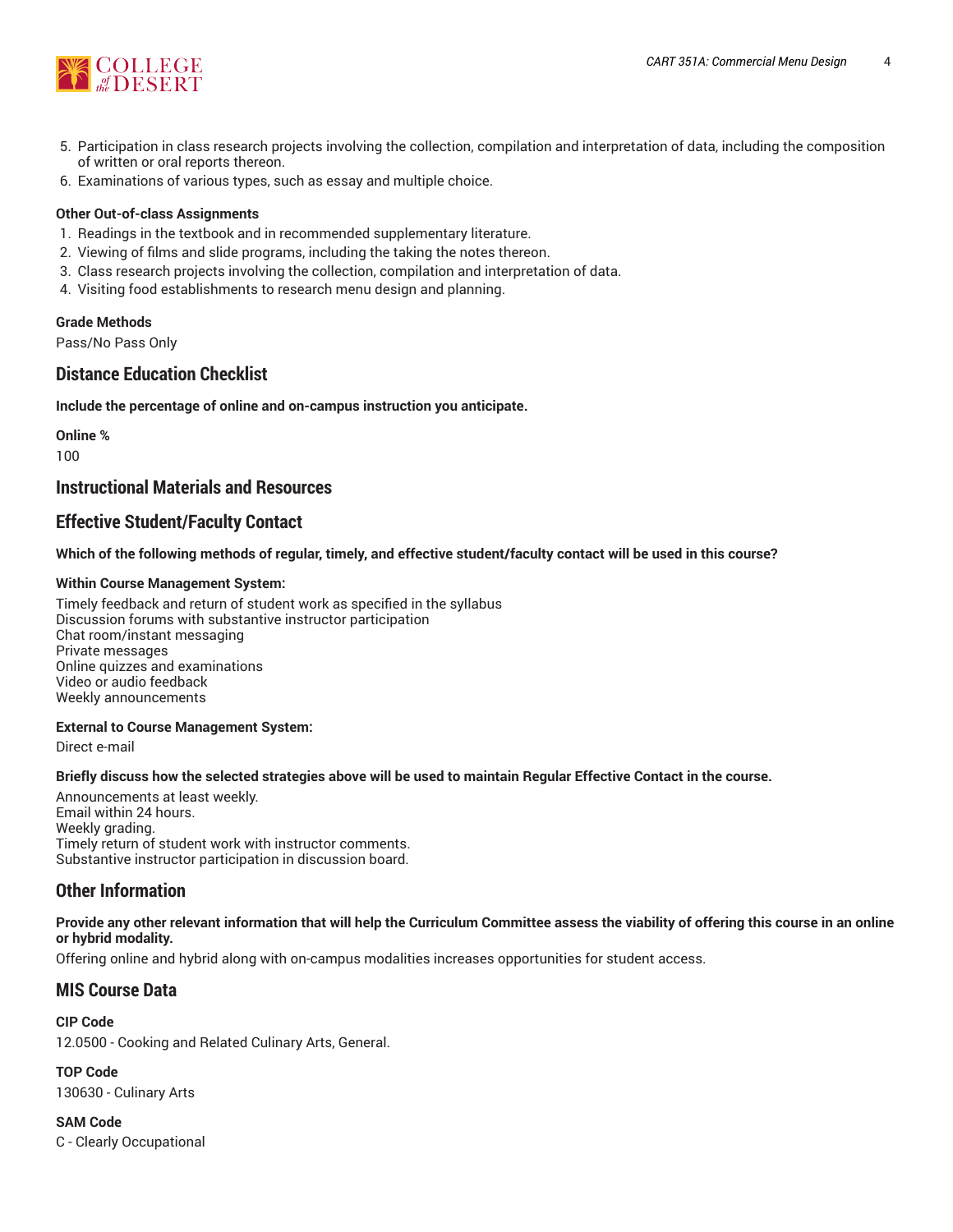

**Basic Skills Status** Not Basic Skills

**Prior College Level** Not applicable

**Cooperative Work Experience** Not a Coop Course

**Course Classification Status** Other Non-credit Enhanced Funding

**Approved Special Class** Not special class

**Noncredit Category** Short-Term Vocational

**Funding Agency Category** Not Applicable

**Program Status** Program Applicable

**Transfer Status** Not transferable

**Allow Audit** No

**Repeatability** Yes

**Repeatability Limit** NC **Repeat Type** Noncredit

#### **Justification**

Noncredit courses are repeatable until students achieve the skills and knowledge required to meet the outcomes and objectives of the course.

## **Materials Fee**

No

**Additional Fees?** No

## **Approvals**

**Curriculum Committee Approval Date** 12/03/2019

**Academic Senate Approval Date** 12/12/2019

**Board of Trustees Approval Date** 01/17/2020

**Chancellor's Office Approval Date** 02/09/2020